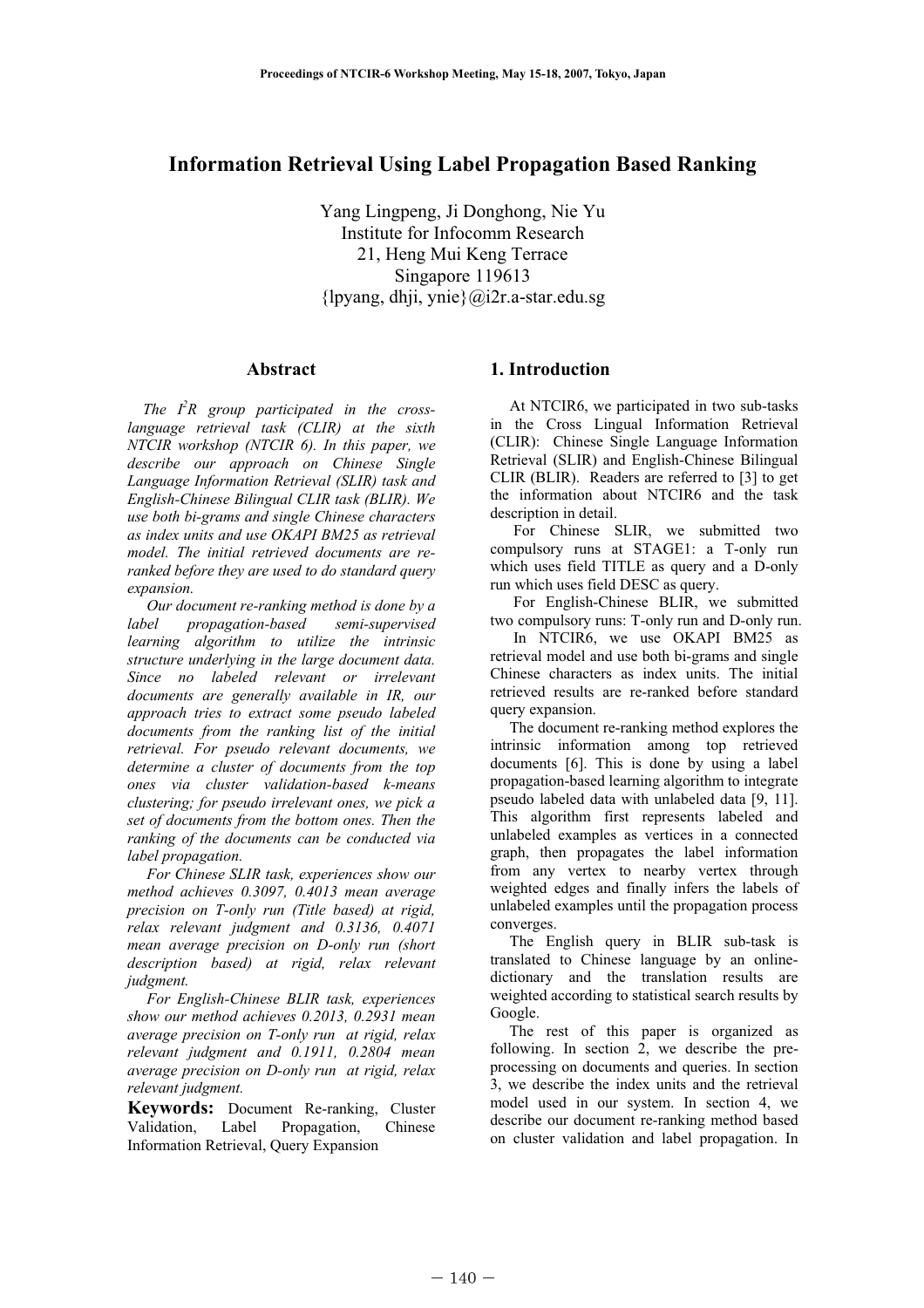section 5, we describe how to do query expansion in our system. In section 6, we describe the approach used in our BLIR sub-task. In section 7, we evaluate the performance of our proposed method on NTCIR6 and give out some result analysis. In section 8, we present the conclusion and some future work.

## **2. Pre-Processing**

Before the normal Chinese IR process, all Chinese documents and Chinese queries are preprocessed as:

All documents and queries are converted from BIG-5 code based to GB2312 code based so that we can save indexes space without losing too much precision. The BIG5 to GB2312 mapping is a many to one mapping because there are 13060 Chinese Characters in BIG5 representation but only 6763 Chinese Characters can be represented in GB2312 code. For those BIG5 Chinese Characters which have no mapping in GB2312 code, we assign 0xFEFE (first byte and second byte are 0xFE) as their mapping code in GB2312.

#### **3. Indexing Units and Retrieval Model**

While we use short terms as index units at NTCIR4 [4] and use bi-grams as index units at NTCIR5 [5], we use both bi-grams and single Chinese character as index units at NTCIR6.

 For retrieval model, we use OKAPI BM25 model [8].

 For the BM25 model, the relevance between the document and the query is defined in (1)-(3).

$$
\sum_{t \in q} w_t \frac{(k_1 + 1) t f_d(t)}{K + t f_d(t)} \frac{(k_3 + 1) t f_q(t)}{k_3 + t f_q(t)}
$$
 (1)

$$
w_t = \log \frac{(N - df(t) + 0.5)}{df(t) + 0.5}
$$
 (2)

$$
K = k_1 \times ((1 - b) + b \times \frac{dl}{avdl})
$$
 (3)

where  $w_t$ , defined in (2), is the Robertson/Spark Jones weight of *t*.  $k_l$ , *b* and  $k_3$  are parameters.  $k_l$ and *b* are set as 1.2 and 0.75 respectively by default, and  $k_3$  is set as 7. *dl* and *avdl* are respectively the document length and average document length measured by the number of the bi-grams.

#### **4. Document Re-ranking**

 The document re-ranking is recast as a twoclass label propagation problem. For this purpose, we need three sets of data: labelled relevant data as positive instances, labelled irrelevant data as negative instances, and unlabeled data. Since we do not have the labelled data except the query, which can be seen as a simple labelled relevant data, we try to generate some pseudo labelled data from the initial retrieval.

## **4.1 Pseudo Data for Label Propagation**

 Given a query *q*, suppose that we get *M* ranked documents in the initial retrieval. For irrelevant data, we simply pick *N* bottom ones as the pseudo irrelevant data. Regarding relevant data, a similar method would be to select top *K* documents as the pseudo relevant data. However, if noisy documents dominate the top ones, this method would fail. So, we turn to determine some clusters of documents among the top ones, and then select one closest to the query. After that, we take the documents in the cluster and the query itself as pseudo relevant documents.

To do that, we select top  $K$   $(K<$ documents from the *M* retrieved documents, and use a cluster validation-based [10] K-means clustering algorithm to determine the document clusters. First, a stability-based cluster validation approach is used to automatically determine the number of clusters. Then, the k-means clustering algorithm is used to cluster these documents. Finally, the *R* documents in the cluster closest to the query are picked as the pseudo relevant data. This is based on the assumption that all the *R* documents in the cluster most similar with the query tend to be relevant documents with higher probabilities.

The stability-based cluster validation approach [10] is capable of identifying both important feature words and true model order (cluster number). Important feature subset is selected by optimizing a cluster validity criterion subject to some constraint. For achieving model order identification capability, this feature selection procedure is conducted for each possible value of cluster number. The feature subset and cluster number which maximize the cluster validity criterion are chosen as answer.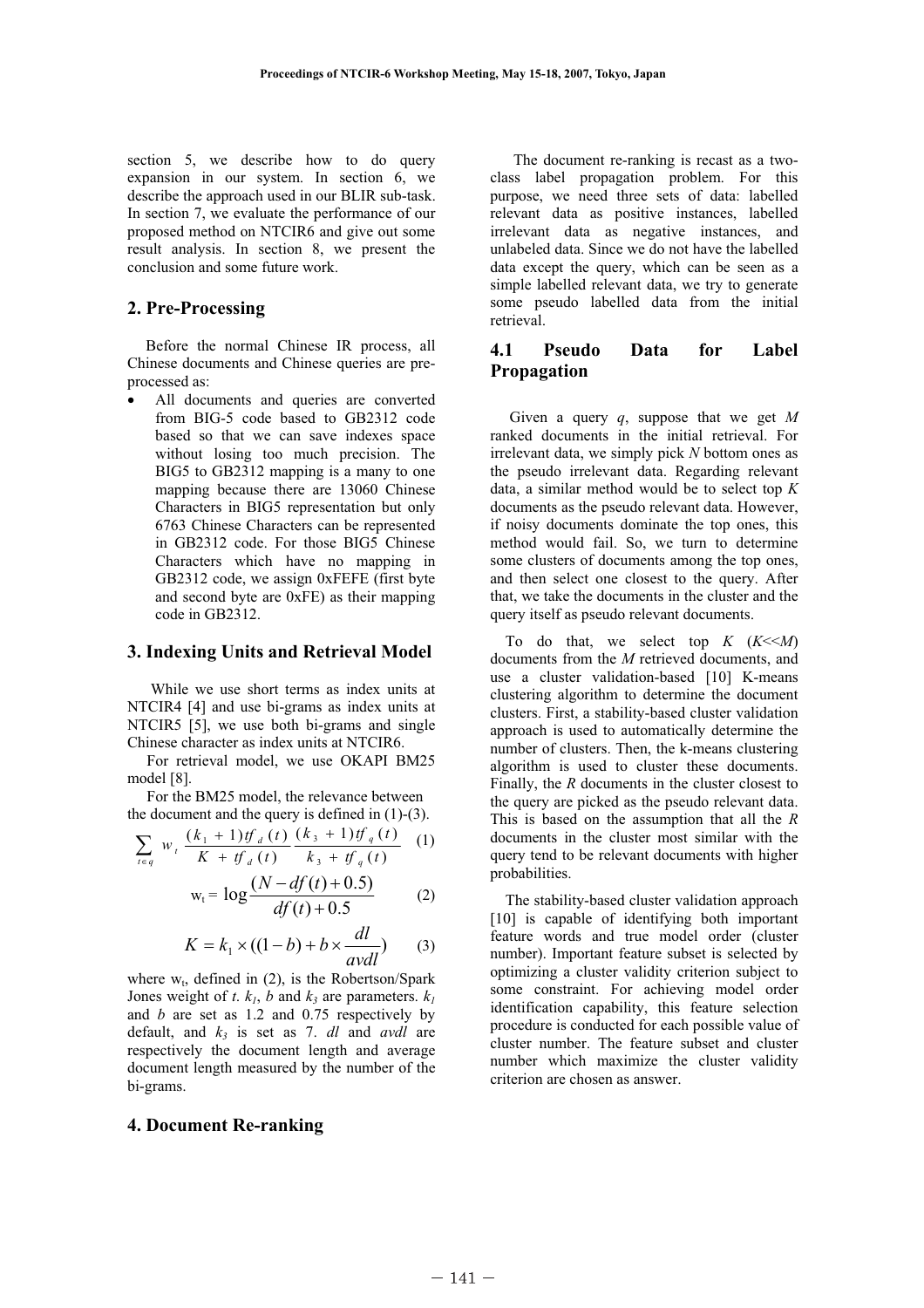## **4.2 Label Propagation-based Document Re-ranking**

Given a query *q* and *M* ranked retrieved documents, we now have three datasets for label propagation: *M* unlabeled examples, *R* pseudo relevant examples derived from top *K* documents and *N* pseudo irrelevant examples as labelled data. As a result, document re-ranking can be achieved by ranking the *M* unlabelled documents according to their similarities with the *R* pseudo relevant documents via a label propagation algorithm as shown in Figure 1.

Following are some notations for the label propagation algorithm in document reranking:

- o *q* : the query
- $\circ$  {*r<sub>i</sub>*} (1\lequarright): the *R* pseudo relevant labelled documents
- $\circ$  {*n<sub>i</sub>*} ( $\leq j \leq N$ ): the *N* pseudo irrelevant labelled documents
- $\circ$  { $m_i$ } (1\intimum /2): the *M* pseudo unlabeled documents, i.e. the initial *M* retrieved documents, to be re-ranked
- $X = \{x_i\}$  (1\le i\frac{iR+*N*+*M*) refers to the union set of the above three categories of documents in the above order, i.e. *xi*  $(1 \le i \le R)$  represents the *R* relevant labelled documents  $\{r_i\}$  (1 $\leq i \leq R$ ),  $x_i$  ( $R+1 \leq i \leq R+N$ ) represents the *N* irrelevant labelled documents  $\{n_i\}$   $(1 \leq j \leq N)$  and  $x_i$  $(R+N+1\leq i\leq R+N+M)$  represents the initial *M* retrieved documents  $\{m_i\}$  (1 $\leq j \leq M$ ) to be re-ranked. That is, the first *R*+*N* documents are pseudo labelled documents while the remaining *M* documents are pseudo unlabeled documents to be re-ranked.
- $C = {c_i} (1 \le i \le 2)$  denotes the class set of documents where  $c_1$  represents that a document is relevant with the query and  $c_2$ represents that a document is irrelevant with the query.
- $\circ$   $Y^0 \in H^{s \times 2}$  (s=R+N+M) represents initial soft labels attached to each vertex, where  $Y_{ij}^0$  = 1 if  $x_i$  is  $c_j$  and 0 otherwise. Let  $Y_L^0$  be the top  $l=R+N$  rows of  $Y^0$ , which corresponds to the pseudo labelled data, and  $Y_U^0$  be the remaining  $u=M$  rows, which corresponds to the pseudo unlabeled data. Here, each row in  $Y_U^0$  is initialized according the similarity of a document with the query.

In the label propagation algorithm, the manifold structure in *X* is represented as a connected graph and the label information of any vertex in the graph is propagated to nearby vertices through weighted edges until the propagation process converges. Here, each vertex corresponds to a document, and the edge between any two documents  $x_i$  and  $x_j$  is weighted by  $w_{ij}$  to measure their similarity. Here  $w_{ij}$  is defined as follows:  $w_{ij} = \exp(-d_{ij}^2 / \sigma^2)$  if  $i \neq j$ and  $w_{ii} = 0$  ( $1 \le i, j \le l+u$ ), where  $d_{ii}$  is the distance between  $x_i$  and  $x_j$  (for example: cosine distance, Jenson-Shannon divergence distance), and  $\sigma$  is a scale to control the transformation. In this paper, we set  $\sigma$  as the average distance between labeled documents in different classes. Moreover, the weight  $w_{ij}$  between two document  $x_i$  and  $x_j$  is transformed to a probability  $t_{ii}$  = P(j  $\rightarrow$  i)  $=w_{ij}/(\sum_{k=1}^{s}w_{kj})$ , where  $t_{ij}$  is the probability to propagate a label from document  $x_i$  to document *xi*. In principle, larger weights between two documents mean easy travel and similar labels between them according to the global consistency assumption applied in this algorithm. Finally,  $t_{ij}$  is normalized row by row:  $\overline{t_{ij}} = t_{ij} / \sum_{k=1}^{s} t_{ik}$ . This is to maintain the class probability interpretation of Y. The s  $\times$  s matrix  $[t_{ij}]$  is denoted as  $\overline{T}$ .

During the label propagation process, the label distribution of the labelled data is clamped in each loop and acts like forces to push out labels through unlabeled data. With this push originates from labelled data, the label boundaries will be pushed much faster along edges with larger weights and settle in gaps along those with lower weights. Ideally, we can expect that  $w_{ii}$  across different classes should be as small as possible and  $w_{ii}$  within a same class as big as possible. In this way, label propagation happens within a same class most likely.

This algorithm has been shown to converge to a unique solution [9] with *u*=*M* and *l*=*R*+*N*:

$$
\hat{Y}_U = \lim_{t \to \infty} Y_U^t = (I - \overline{T}_{uu})^{-1} \overline{T}_{ul} Y_L^0.
$$

where *I* is  $u \times u$  identity matrix.  $\overline{T}_u$  and  $\overline{T}_u$  are acquired by splitting matrix *T* after the *l*-th row and the *l*-th column into 4 sub-matrices

$$
\overline{T} = \begin{bmatrix} \overline{T}_u & \overline{T}_{lu} \\ \overline{T}_{ul} & \overline{T}_{uu} \end{bmatrix}.
$$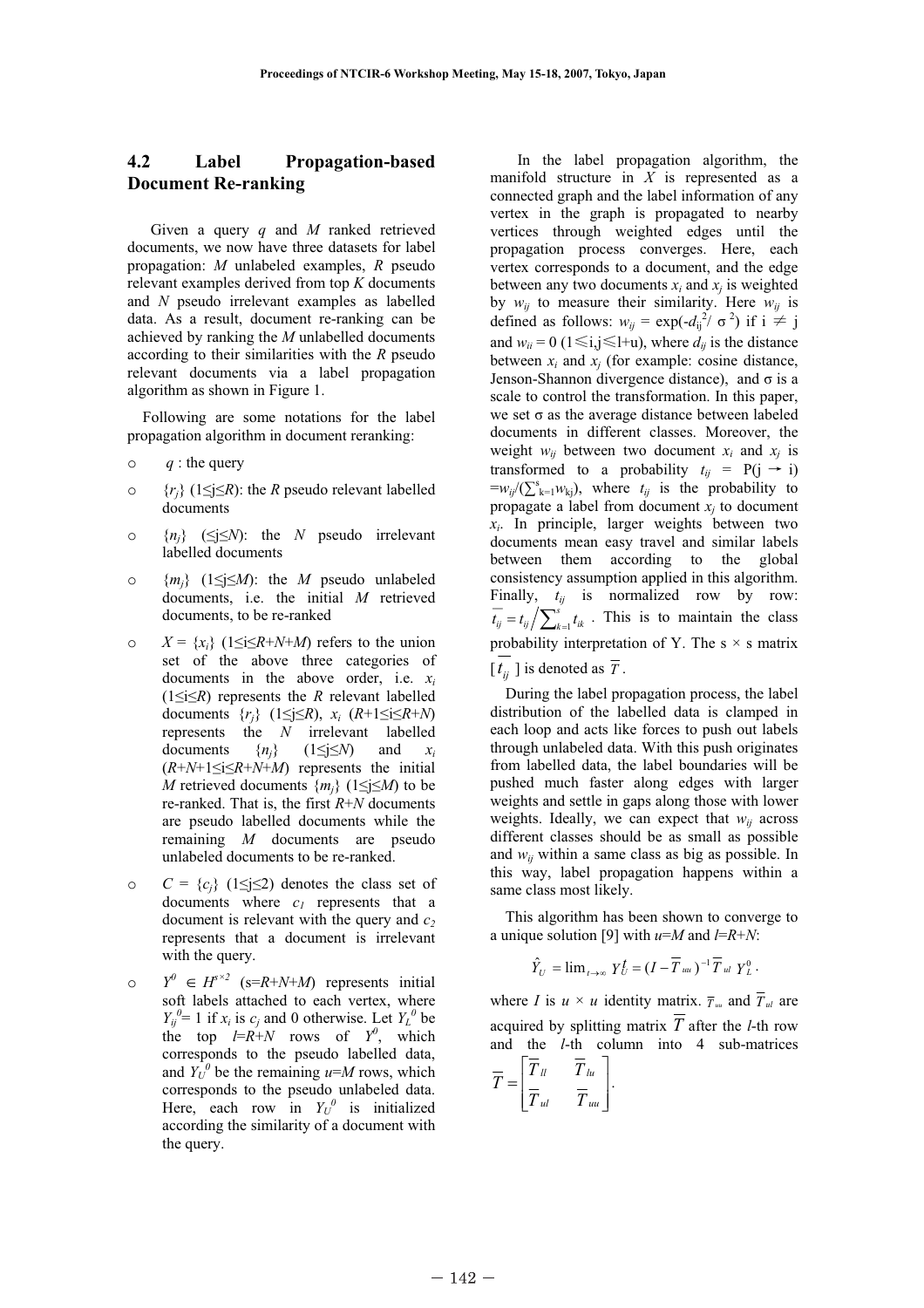In theory, this solution can be obtained without iteration and the initialization of  $Y_U^0$  is not important, since  $Y_U^0$  does not affect the estimation of  $\hat{Y}_U$ . However, the initialization of  $Y_U^0$  helps the algorithm converge in practice. In this paper, each row in  $Y_U^0$  is initialized according the similarity of a document with the query.

#### **Fig. 1 the label propagation algorithm in document re-ranking**

Input:

#### *q*: query;

*M*: the set/the number of ranked retrieved documents to be re-ranked;

*R*: the set/the number of relevant documents extracted from top *K* documents using cluster validation;

*N*: the set/the number of irrelevant documents picked from the bottom of the ranked retrieved documents

Algorithm: LabelPropagation(*q, M, R, N*)

BEGIN

Set the iteration index *t*=0

BEGIN DO Loop

Propagate the label by  $Y^{t+1} = \overline{T} Y^t$ ;

 Clamp the labelled data by replacing the top *l* row of  $Y^{t+1}$  with  $Y_L^0$ .

END DO Loop when  $Y<sup>t</sup>$  converges;

Re-order documents  $x_h$  ( $l+1 \leq h \leq l+M$ ) according to  $Y_{h1}$  (probability of being a relevant document)

END

#### **5. Query Expansion**

We use re-ranked retrieved documents to do query expansion. We use Robertson's RSV scheme [7] to select 200 bi-grams or single Chinese characters from top 20 re-ranked documents. We also make use of Rocchio's [2] formula, as improved by Salton and Buckley [1] to perform query expansion. The new query is retrieved again to get the final result.

### **6. English-Chinese BLIR**

We first translate query from English to Chinese, then we use the same approach of Chinese SLIR to retrieve documents.

Generally, there are two ways in CLIR to translate query: by machine translation or by bilingual dictionary. We use an online dictionary to translate meaningful words or phrases in query from English to Chinese. Each pair of English word or phrase and its one possible Chinese translation are inputted to Google search engine to retrieve documents. Top 20 pages of returned results are used for analysis to calculate the probability of translating the English word or phrase to current Chinese translation.

## **7. Evaluation**

 For Chinese SLIR STAGE1, we submitted two compulsory runs: a T-only run which only uses field TITLE as query and a D-only run which only uses field DESC as query. For English-Chinese BLIR, we submitted two compulsory runs: a T-only run and a D-only run.

Table 1 lists statistical result of mean average precision (MAP) for 50 query topics on relax relevance judgment and rigid relevance judgment. Relax relevance judgment considers high relevant documents, relevant documents and partially relevant documents. Rigid relevance judgment only considers high relevant documents and relevant documents. In table 1, row [C-C-T] represents Chinese to Chinese Tonly run in Chinese SLIR, [C-C-D] represents Chinese to Chinese D-only run in Chinese SLIR, row [E-C-T] represents English to Chinese Tonly run in English-Chinese BLIR, and row [E-C-D] represents English to Chinese D-only run in English-Chinese BLIR; Column [rigid] represents MAP using rigid measurement, and Column [relaxed] represents MAP using relaxed measurement.

From the statistical results in Table 1, for Chinese SLIR T-only run, our group achieves 0.3097 and 0.4013 MAP on rigid and relaxed relevance judgment; for Chinese SLIR D-only run, our group achieves 0.3136 and 0.4071 MAP on rigid and relaxed relevance judgment; for English-Chinese BLIR T-only run, our group achieves 0.2013 and 0.2931 MAP on rigid and relaxed relevance judgment; for English-Chinese BLIR D-only run, our group achieves 0.1911 and 0.2804 MAP on rigid and relaxed relevance judgment.